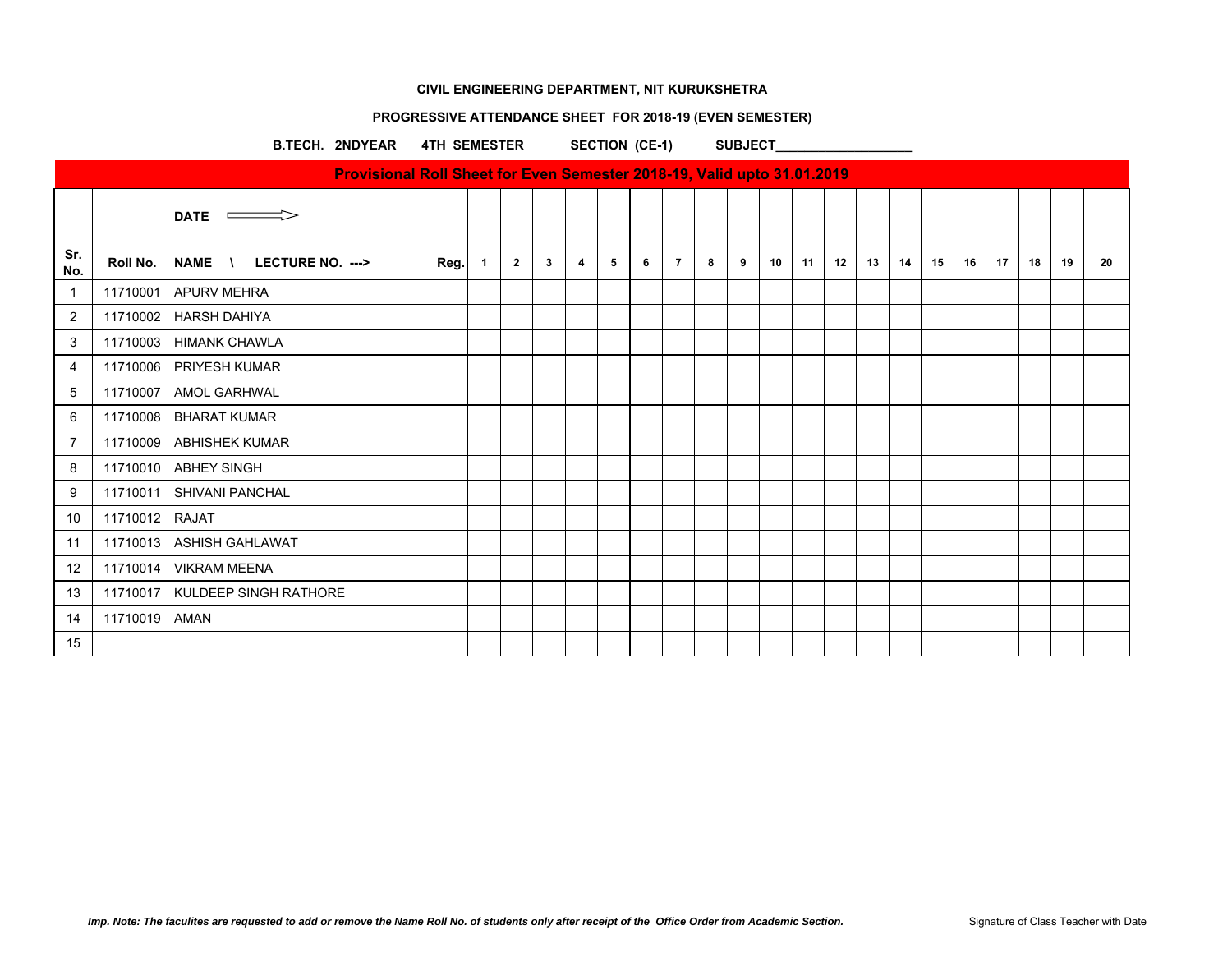## **PROGRESSIVE ATTENDANCE SHEET FOR 2018-19 (EVEN SEMESTER)**

B.TECH. 2NDYEAR 4TH SEMESTER SECTION (CE-2) SUBJECT

|                |                  | DATE $\implies$             |      |              |                |              |   |   |   |                |   |   |    |    |    |    |    |    |    |    |    |    |    |
|----------------|------------------|-----------------------------|------|--------------|----------------|--------------|---|---|---|----------------|---|---|----|----|----|----|----|----|----|----|----|----|----|
| Sr.<br>No.     | Roll No.         | NAME \ LECTURE NO. --->     | Reg. | $\mathbf{1}$ | $\overline{2}$ | $\mathbf{3}$ | 4 | 5 | 6 | $\overline{7}$ | 8 | 9 | 10 | 11 | 12 | 13 | 14 | 15 | 16 | 17 | 18 | 19 | 20 |
| -1             |                  | 11710020 DHRUVAL R GHUSIA   |      |              |                |              |   |   |   |                |   |   |    |    |    |    |    |    |    |    |    |    |    |
| 2              | 11710022 MANISH  |                             |      |              |                |              |   |   |   |                |   |   |    |    |    |    |    |    |    |    |    |    |    |
| 3              | 11710023         | YASH GOYAL                  |      |              |                |              |   |   |   |                |   |   |    |    |    |    |    |    |    |    |    |    |    |
| 4              |                  | 11710024   PRATEEK VERMA    |      |              |                |              |   |   |   |                |   |   |    |    |    |    |    |    |    |    |    |    |    |
| 5              |                  | 11710025 VIKASH KUMAR       |      |              |                |              |   |   |   |                |   |   |    |    |    |    |    |    |    |    |    |    |    |
| 6              | 11710026         | <b>ABHINAV KUMAR</b>        |      |              |                |              |   |   |   |                |   |   |    |    |    |    |    |    |    |    |    |    |    |
| $\overline{7}$ | 11710027         | <b>ABHIJEET SHRIVASTAVA</b> |      |              |                |              |   |   |   |                |   |   |    |    |    |    |    |    |    |    |    |    |    |
| 8              | 11710028         | <b>HIMANSHU YADAV</b>       |      |              |                |              |   |   |   |                |   |   |    |    |    |    |    |    |    |    |    |    |    |
| 9              |                  | 11710029 RAVINDER KUMAR     |      |              |                |              |   |   |   |                |   |   |    |    |    |    |    |    |    |    |    |    |    |
| 10             | 11710031         | NAMONARAYAN MEEMRAUTH       |      |              |                |              |   |   |   |                |   |   |    |    |    |    |    |    |    |    |    |    |    |
| 11             | 11710032         | <b>SIMRAN</b>               |      |              |                |              |   |   |   |                |   |   |    |    |    |    |    |    |    |    |    |    |    |
| 12             |                  | 11710123 ASHUTOSH BISHNOI   |      |              |                |              |   |   |   |                |   |   |    |    |    |    |    |    |    |    |    |    |    |
| 13             |                  | 11710124 AMANDEEP SINGH     |      |              |                |              |   |   |   |                |   |   |    |    |    |    |    |    |    |    |    |    |    |
| 14             |                  | 11710132 ASHISH BHALOTIYA   |      |              |                |              |   |   |   |                |   |   |    |    |    |    |    |    |    |    |    |    |    |
| 15             | 11710034         | <b>VISHAL</b>               |      |              |                |              |   |   |   |                |   |   |    |    |    |    |    |    |    |    |    |    |    |
| 16             | 11710035         | <b>ARPIT NEGI</b>           |      |              |                |              |   |   |   |                |   |   |    |    |    |    |    |    |    |    |    |    |    |
| 17             | 11710036 SOURABH |                             |      |              |                |              |   |   |   |                |   |   |    |    |    |    |    |    |    |    |    |    |    |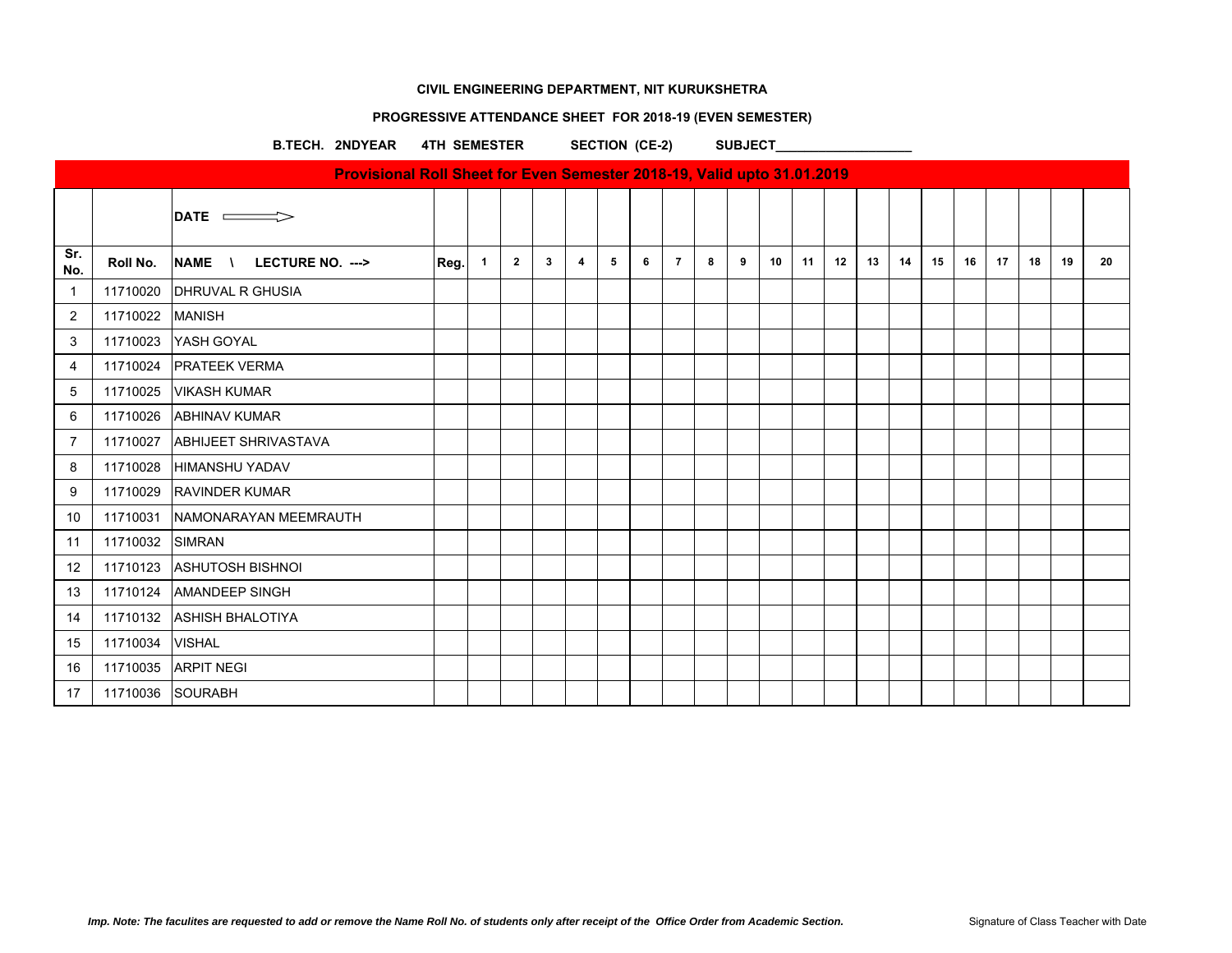## **PROGRESSIVE ATTENDANCE SHEET FOR 2018-19 (EVEN SEMESTER)**

B.TECH. 2NDYEAR 4TH SEMESTER SECTION (CE-3) SUBJECT

|                |          | $\mathsf{DATE}$ $\longrightarrow$ |      |              |                |              |                         |   |   |                |   |   |    |    |    |    |    |    |    |    |    |    |    |
|----------------|----------|-----------------------------------|------|--------------|----------------|--------------|-------------------------|---|---|----------------|---|---|----|----|----|----|----|----|----|----|----|----|----|
| Sr.<br>No.     | Roll No. | NAME \ LECTURE NO. --->           | Reg. | $\mathbf{1}$ | $\overline{2}$ | $\mathbf{3}$ | $\overline{\mathbf{4}}$ | 5 | 6 | $\overline{7}$ | 8 | 9 | 10 | 11 | 12 | 13 | 14 | 15 | 16 | 17 | 18 | 19 | 20 |
| $\overline{1}$ | 11710037 | <b>VISHAL</b>                     |      |              |                |              |                         |   |   |                |   |   |    |    |    |    |    |    |    |    |    |    |    |
| $\overline{2}$ |          | 11710038 LUCKY NAYARIYA           |      |              |                |              |                         |   |   |                |   |   |    |    |    |    |    |    |    |    |    |    |    |
| 3              |          | 11710039   DEEPAK MEENA           |      |              |                |              |                         |   |   |                |   |   |    |    |    |    |    |    |    |    |    |    |    |
| 4              |          | 11710042 KHYUNKA DORJAY           |      |              |                |              |                         |   |   |                |   |   |    |    |    |    |    |    |    |    |    |    |    |
| 5              | 11710043 | YADAVIKA                          |      |              |                |              |                         |   |   |                |   |   |    |    |    |    |    |    |    |    |    |    |    |
| 6              |          | 11710045   KESHAV PRAKASH         |      |              |                |              |                         |   |   |                |   |   |    |    |    |    |    |    |    |    |    |    |    |
| $\overline{7}$ | 11710047 | <b>ANKUSH SAINI</b>               |      |              |                |              |                         |   |   |                |   |   |    |    |    |    |    |    |    |    |    |    |    |
| 8              | 11710048 | <b>ARCHIT YADAV</b>               |      |              |                |              |                         |   |   |                |   |   |    |    |    |    |    |    |    |    |    |    |    |
| 9              |          | 11710139 ASHISH AGRAWAL           |      |              |                |              |                         |   |   |                |   |   |    |    |    |    |    |    |    |    |    |    |    |
| 10             |          | 11710140 RAHUL SAINI              |      |              |                |              |                         |   |   |                |   |   |    |    |    |    |    |    |    |    |    |    |    |
| 11             | 11710779 | <b>AZAD</b>                       |      |              |                |              |                         |   |   |                |   |   |    |    |    |    |    |    |    |    |    |    |    |
| 12             | 11710049 | <b>RUCHIKA PATRO</b>              |      |              |                |              |                         |   |   |                |   |   |    |    |    |    |    |    |    |    |    |    |    |
| 13             | 11710050 | <b>HIMANSHU SHAANDILYA</b>        |      |              |                |              |                         |   |   |                |   |   |    |    |    |    |    |    |    |    |    |    |    |
| 14             | 11710051 | <b>TAHIR HUSSAIN</b>              |      |              |                |              |                         |   |   |                |   |   |    |    |    |    |    |    |    |    |    |    |    |
| 15             |          |                                   |      |              |                |              |                         |   |   |                |   |   |    |    |    |    |    |    |    |    |    |    |    |
| 16             |          |                                   |      |              |                |              |                         |   |   |                |   |   |    |    |    |    |    |    |    |    |    |    |    |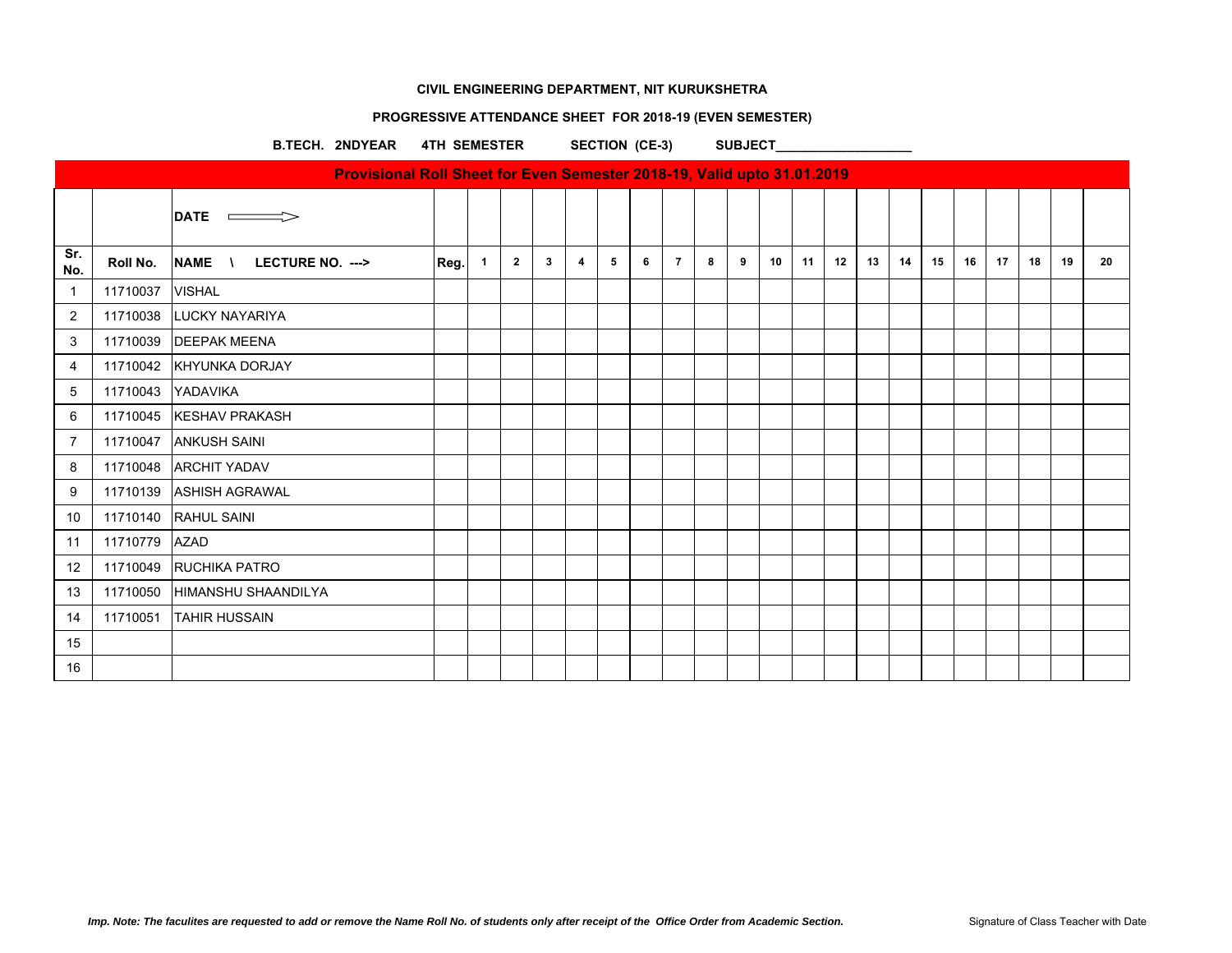## **PROGRESSIVE ATTENDANCE SHEET FOR 2018-19 (EVEN SEMESTER)**

B.TECH. 2NDYEAR 4TH SEMESTER SECTION (CE-4) SUBJECT

|                |          | $\mathsf{DATE} \equiv \Rightarrow$  |      |              |                |              |                         |   |   |                |   |   |                 |    |    |    |    |    |    |    |    |    |    |
|----------------|----------|-------------------------------------|------|--------------|----------------|--------------|-------------------------|---|---|----------------|---|---|-----------------|----|----|----|----|----|----|----|----|----|----|
| Sr.<br>No.     | Roll No. | NAME \ LECTURE NO. --->             | Reg. | $\mathbf{1}$ | $\overline{2}$ | $\mathbf{3}$ | $\overline{\mathbf{4}}$ | 5 | 6 | $\overline{7}$ | 8 | 9 | 10 <sup>1</sup> | 11 | 12 | 13 | 14 | 15 | 16 | 17 | 18 | 19 | 20 |
| $\overline{1}$ | 11710052 | <b>BADAL</b>                        |      |              |                |              |                         |   |   |                |   |   |                 |    |    |    |    |    |    |    |    |    |    |
| 2              | 11710053 | <b>AJAY SINGH MEENA</b>             |      |              |                |              |                         |   |   |                |   |   |                 |    |    |    |    |    |    |    |    |    |    |
| 3              | 11710055 | <b>VIRENDRA KUMAR</b>               |      |              |                |              |                         |   |   |                |   |   |                 |    |    |    |    |    |    |    |    |    |    |
| 4              | 11710057 | <b>VIKRAM SINGH</b>                 |      |              |                |              |                         |   |   |                |   |   |                 |    |    |    |    |    |    |    |    |    |    |
| 5              | 11710058 | <b>YOGESH SHARMA</b>                |      |              |                |              |                         |   |   |                |   |   |                 |    |    |    |    |    |    |    |    |    |    |
| 6              | 11710059 | <b>PRATYUSH AGRAHARI</b>            |      |              |                |              |                         |   |   |                |   |   |                 |    |    |    |    |    |    |    |    |    |    |
| $\overline{7}$ | 11710060 | <b>BHUVNESH AGRAWAL</b>             |      |              |                |              |                         |   |   |                |   |   |                 |    |    |    |    |    |    |    |    |    |    |
| 8              | 11710061 | <b>JITENDRA BAIRWA</b>              |      |              |                |              |                         |   |   |                |   |   |                 |    |    |    |    |    |    |    |    |    |    |
| 9              | 11710063 | WANGYAL DORZAY LAMA                 |      |              |                |              |                         |   |   |                |   |   |                 |    |    |    |    |    |    |    |    |    |    |
| 10             | 11710064 | <b>RAKSHIT CHHAPOLA</b>             |      |              |                |              |                         |   |   |                |   |   |                 |    |    |    |    |    |    |    |    |    |    |
| 11             | 11710125 | <b>JITENDRA KUMAR MEENA</b>         |      |              |                |              |                         |   |   |                |   |   |                 |    |    |    |    |    |    |    |    |    |    |
| 12             | 11710133 | <b>SHIKHAR MOGHA</b>                |      |              |                |              |                         |   |   |                |   |   |                 |    |    |    |    |    |    |    |    |    |    |
| 13             | 11710134 | <b>YASH</b>                         |      |              |                |              |                         |   |   |                |   |   |                 |    |    |    |    |    |    |    |    |    |    |
| 14             |          | 11710833   MAHENDRA SINGH CHOUDHARY |      |              |                |              |                         |   |   |                |   |   |                 |    |    |    |    |    |    |    |    |    |    |
| 15             | 11710834 | <b>MANISH KUMAR GALAV</b>           |      |              |                |              |                         |   |   |                |   |   |                 |    |    |    |    |    |    |    |    |    |    |
| 16             |          | 11710840   MAHAVEER KARWA           |      |              |                |              |                         |   |   |                |   |   |                 |    |    |    |    |    |    |    |    |    |    |
| 17             | 11710841 | <b>SANJAY KUMAR ACHARA</b>          |      |              |                |              |                         |   |   |                |   |   |                 |    |    |    |    |    |    |    |    |    |    |
|                |          |                                     |      |              |                |              |                         |   |   |                |   |   |                 |    |    |    |    |    |    |    |    |    |    |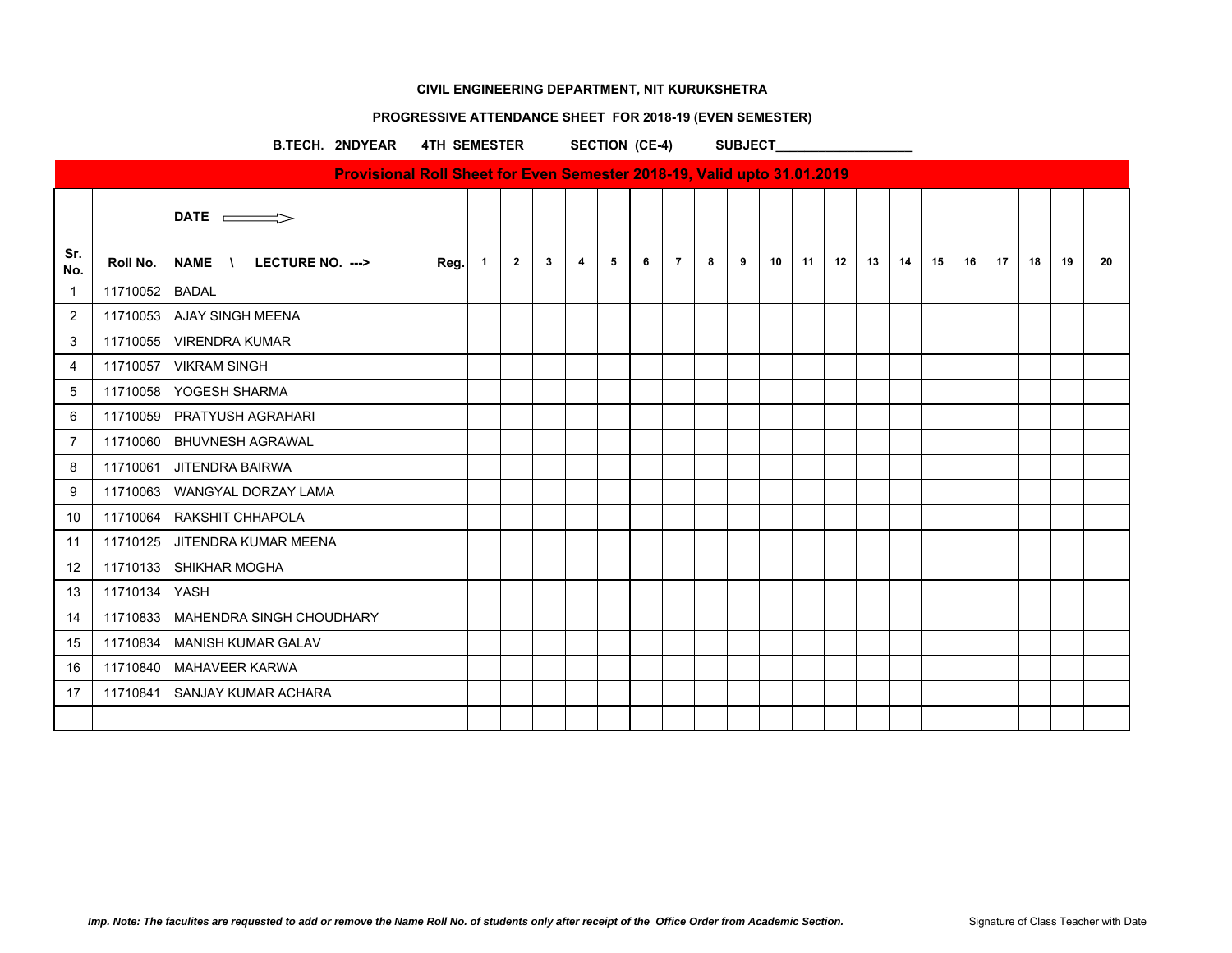## **PROGRESSIVE ATTENDANCE SHEET FOR 2018-19 (EVEN SEMESTER)**

B.TECH. 2NDYEAR 4TH SEMESTER SECTION (CE-5) SUBJECT

|                |          | $ $ DATE $\implies$         |      |              |                |              |   |   |   |                |   |   |    |    |    |    |    |    |    |    |    |    |    |
|----------------|----------|-----------------------------|------|--------------|----------------|--------------|---|---|---|----------------|---|---|----|----|----|----|----|----|----|----|----|----|----|
| Sr.<br>No.     | Roll No. | NAME \<br>LECTURE NO. --->  | Reg. | $\mathbf{1}$ | $\overline{2}$ | $\mathbf{3}$ | 4 | 5 | 6 | $\overline{7}$ | 8 | 9 | 10 | 11 | 12 | 13 | 14 | 15 | 16 | 17 | 18 | 19 | 20 |
| -1             | 11710065 | <b>TUSHAR SINGH CHAUHAN</b> |      |              |                |              |   |   |   |                |   |   |    |    |    |    |    |    |    |    |    |    |    |
| $\overline{2}$ | 11710066 | <b>HARSH KUMAR ARYA</b>     |      |              |                |              |   |   |   |                |   |   |    |    |    |    |    |    |    |    |    |    |    |
| 3              | 11710067 | <b>NITISH KUMAR</b>         |      |              |                |              |   |   |   |                |   |   |    |    |    |    |    |    |    |    |    |    |    |
| 4              | 11710068 | <b>RITESH MISHRA</b>        |      |              |                |              |   |   |   |                |   |   |    |    |    |    |    |    |    |    |    |    |    |
| 5              | 11710069 | <b>ANKIT KUMAR</b>          |      |              |                |              |   |   |   |                |   |   |    |    |    |    |    |    |    |    |    |    |    |
| 6              | 11710071 | <b>LADI SAI KIRAN</b>       |      |              |                |              |   |   |   |                |   |   |    |    |    |    |    |    |    |    |    |    |    |
| $\overline{7}$ | 11710072 | <b>MANOJ RAO</b>            |      |              |                |              |   |   |   |                |   |   |    |    |    |    |    |    |    |    |    |    |    |
| 8              | 11710075 | <b>HARSH JAIN</b>           |      |              |                |              |   |   |   |                |   |   |    |    |    |    |    |    |    |    |    |    |    |
| 9              | 11710076 | <b>ABHISHEK KUMAR</b>       |      |              |                |              |   |   |   |                |   |   |    |    |    |    |    |    |    |    |    |    |    |
| 10             | 11710077 | <b>DEEPAK PANDEY</b>        |      |              |                |              |   |   |   |                |   |   |    |    |    |    |    |    |    |    |    |    |    |
| 11             | 11710078 | <b>ABHIMANYU KUMAR</b>      |      |              |                |              |   |   |   |                |   |   |    |    |    |    |    |    |    |    |    |    |    |
| 12             | 11710079 | <b>SAURABH KUMAR</b>        |      |              |                |              |   |   |   |                |   |   |    |    |    |    |    |    |    |    |    |    |    |
| 13             | 11710080 | NITYANAND KUMAR             |      |              |                |              |   |   |   |                |   |   |    |    |    |    |    |    |    |    |    |    |    |
| 14             | 11710081 | <b>VANSHITA GUPTA</b>       |      |              |                |              |   |   |   |                |   |   |    |    |    |    |    |    |    |    |    |    |    |
| 15             | 11710083 | <b>ASHISH KUMAR YADAV</b>   |      |              |                |              |   |   |   |                |   |   |    |    |    |    |    |    |    |    |    |    |    |
|                |          |                             |      |              |                |              |   |   |   |                |   |   |    |    |    |    |    |    |    |    |    |    |    |
|                |          |                             |      |              |                |              |   |   |   |                |   |   |    |    |    |    |    |    |    |    |    |    |    |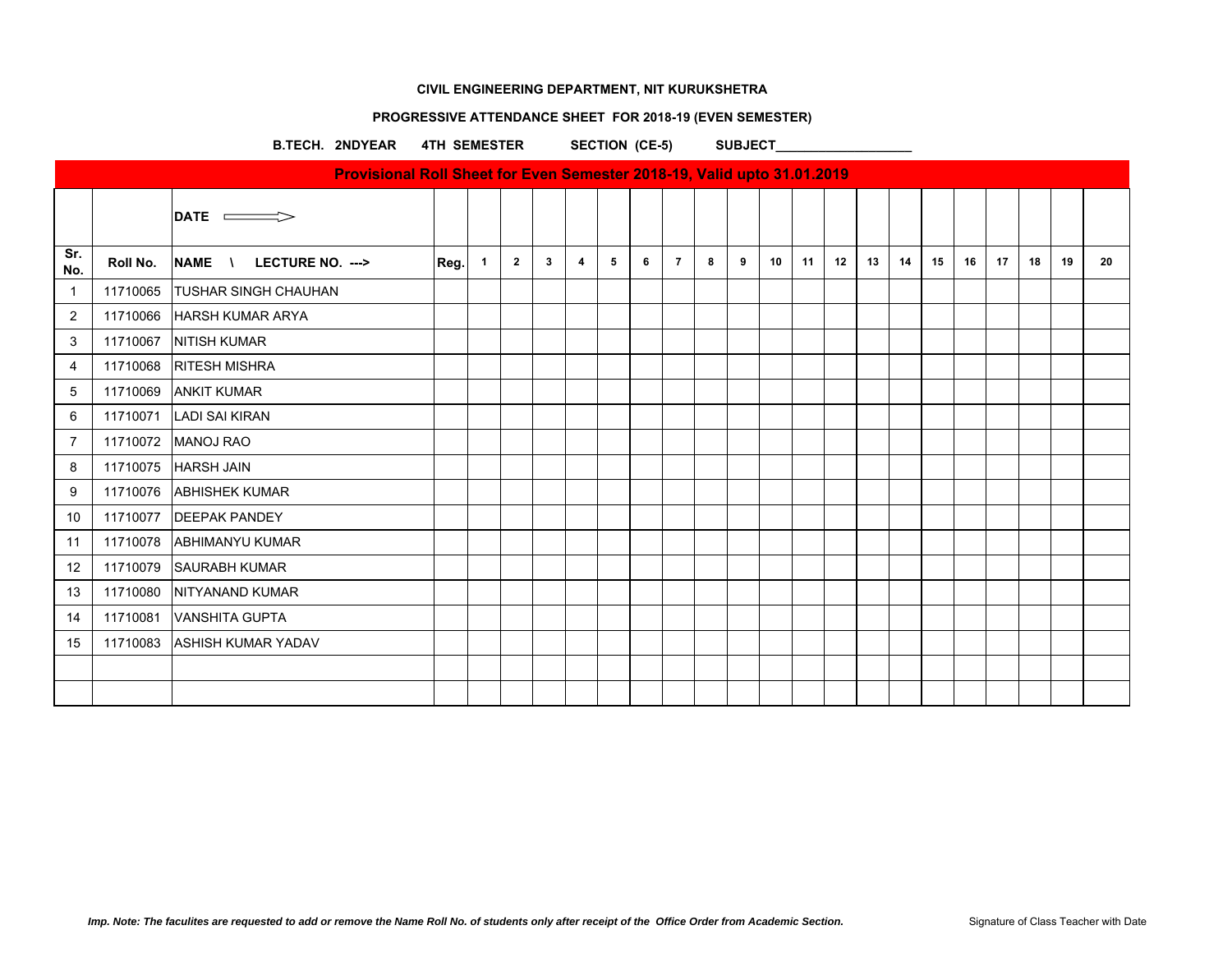## **PROGRESSIVE ATTENDANCE SHEET FOR 2018-19 (EVEN SEMESTER)**

B.TECH. 2NDYEAR 4TH SEMESTER SECTION (CE-6) SUBJECT

|                |          | DATE <b>CONTROL</b>             |      |              |                |              |   |   |   |                |   |   |    |    |    |    |    |    |    |    |    |    |    |
|----------------|----------|---------------------------------|------|--------------|----------------|--------------|---|---|---|----------------|---|---|----|----|----|----|----|----|----|----|----|----|----|
| Sr.<br>No.     | Roll No. | NAME \ LECTURE NO. --->         | Reg. | $\mathbf{1}$ | $\overline{2}$ | $\mathbf{3}$ | 4 | 5 | 6 | $\overline{7}$ | 8 | 9 | 10 | 11 | 12 | 13 | 14 | 15 | 16 | 17 | 18 | 19 | 20 |
| $\overline{1}$ | 11710085 | <b>SURYA BHADU</b>              |      |              |                |              |   |   |   |                |   |   |    |    |    |    |    |    |    |    |    |    |    |
| $\overline{2}$ |          | 11710086 RAHUL MEENA            |      |              |                |              |   |   |   |                |   |   |    |    |    |    |    |    |    |    |    |    |    |
| 3              |          | 11710088 LUCKY ROHILLA          |      |              |                |              |   |   |   |                |   |   |    |    |    |    |    |    |    |    |    |    |    |
| $\overline{4}$ | 11710089 | <b>PARTH MITTAL</b>             |      |              |                |              |   |   |   |                |   |   |    |    |    |    |    |    |    |    |    |    |    |
| 5              |          | 11710091 ABHISHEK JYANI         |      |              |                |              |   |   |   |                |   |   |    |    |    |    |    |    |    |    |    |    |    |
| 6              |          | 11710095 RAKSHIT YADAV          |      |              |                |              |   |   |   |                |   |   |    |    |    |    |    |    |    |    |    |    |    |
| $\overline{7}$ |          | 11710096 UDIT KUMAR             |      |              |                |              |   |   |   |                |   |   |    |    |    |    |    |    |    |    |    |    |    |
| 8              |          | 11710135   VINAY KUMAR          |      |              |                |              |   |   |   |                |   |   |    |    |    |    |    |    |    |    |    |    |    |
| 9              | 11710839 | KARANDEEP SINGH                 |      |              |                |              |   |   |   |                |   |   |    |    |    |    |    |    |    |    |    |    |    |
| 10             |          | 11710417   RITESH KUMAR KATARIA |      |              |                |              |   |   |   |                |   |   |    |    |    |    |    |    |    |    |    |    |    |
| 11             |          | 11710500 HIMANSHU USHARA        |      |              |                |              |   |   |   |                |   |   |    |    |    |    |    |    |    |    |    |    |    |
|                |          |                                 |      |              |                |              |   |   |   |                |   |   |    |    |    |    |    |    |    |    |    |    |    |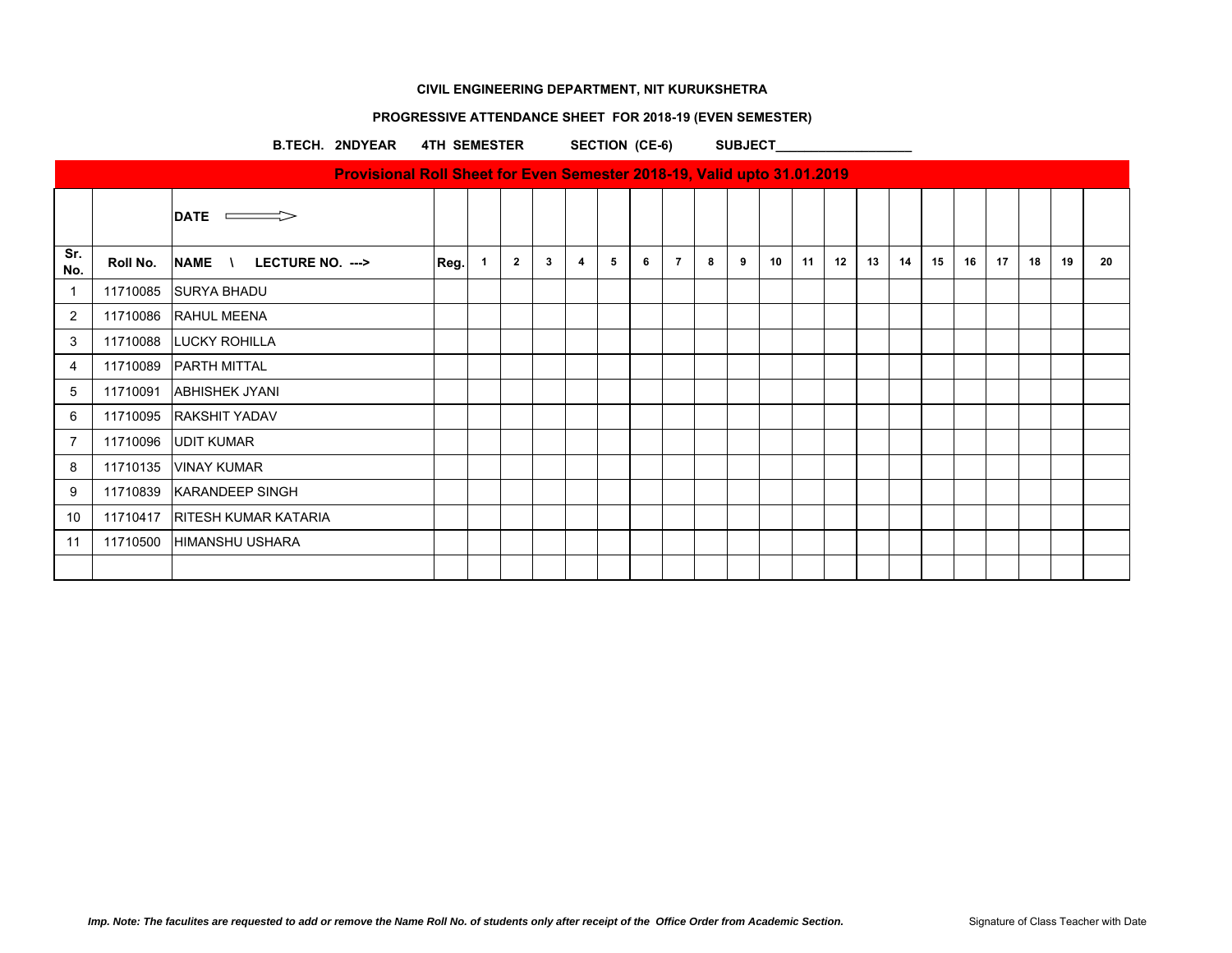## **PROGRESSIVE ATTENDANCE SHEET FOR 2018-19 (EVEN SEMESTER)**

B.TECH. 2NDYEAR 4TH SEMESTER SECTION (CE-7) SUBJECT

|                |          | $ $ DATE $\implies$              |      |              |                |              |   |   |   |                |   |   |    |    |    |    |    |    |    |    |    |    |    |
|----------------|----------|----------------------------------|------|--------------|----------------|--------------|---|---|---|----------------|---|---|----|----|----|----|----|----|----|----|----|----|----|
| Sr.<br>No.     | Roll No. | NAME \<br>LECTURE NO. --->       | Reg. | $\mathbf{1}$ | $\overline{2}$ | $\mathbf{3}$ | 4 | 5 | 6 | $\overline{7}$ | 8 | 9 | 10 | 11 | 12 | 13 | 14 | 15 | 16 | 17 | 18 | 19 | 20 |
| -1             | 11710097 | <b>ABHINAV RAUBY VERMA</b>       |      |              |                |              |   |   |   |                |   |   |    |    |    |    |    |    |    |    |    |    |    |
| $\overline{2}$ | 11710098 | NISHANT SINGH KUSHWAHA           |      |              |                |              |   |   |   |                |   |   |    |    |    |    |    |    |    |    |    |    |    |
| 3              | 11710099 | <b>SAURAV</b>                    |      |              |                |              |   |   |   |                |   |   |    |    |    |    |    |    |    |    |    |    |    |
| 4              | 11710100 | <b>AMIT KUMAR SIWACH</b>         |      |              |                |              |   |   |   |                |   |   |    |    |    |    |    |    |    |    |    |    |    |
| 5              | 11710101 | <b>VISHNU SINGHAL</b>            |      |              |                |              |   |   |   |                |   |   |    |    |    |    |    |    |    |    |    |    |    |
| 6              | 11710102 | RAHUL KUMAR THAKUR               |      |              |                |              |   |   |   |                |   |   |    |    |    |    |    |    |    |    |    |    |    |
| $\overline{7}$ | 11710104 | <b>AYUSH MISHRA</b>              |      |              |                |              |   |   |   |                |   |   |    |    |    |    |    |    |    |    |    |    |    |
| 8              | 11710105 | <b>PRASANNJEET TIKADAR</b>       |      |              |                |              |   |   |   |                |   |   |    |    |    |    |    |    |    |    |    |    |    |
| 9              | 11710109 | <b>DEVENDRA SINGH RAJPUROHIT</b> |      |              |                |              |   |   |   |                |   |   |    |    |    |    |    |    |    |    |    |    |    |
| 10             |          | 11710110 MUKESH CHOUDHARY        |      |              |                |              |   |   |   |                |   |   |    |    |    |    |    |    |    |    |    |    |    |
| 11             | 11710111 | RENU                             |      |              |                |              |   |   |   |                |   |   |    |    |    |    |    |    |    |    |    |    |    |
| 12             | 11710113 | <b>DEVAYAN MISHRA</b>            |      |              |                |              |   |   |   |                |   |   |    |    |    |    |    |    |    |    |    |    |    |
| 13             |          | 11710114 RAHUL KUMAR DHAKA       |      |              |                |              |   |   |   |                |   |   |    |    |    |    |    |    |    |    |    |    |    |
|                |          |                                  |      |              |                |              |   |   |   |                |   |   |    |    |    |    |    |    |    |    |    |    |    |
|                |          |                                  |      |              |                |              |   |   |   |                |   |   |    |    |    |    |    |    |    |    |    |    |    |
|                |          |                                  |      |              |                |              |   |   |   |                |   |   |    |    |    |    |    |    |    |    |    |    |    |
|                |          |                                  |      |              |                |              |   |   |   |                |   |   |    |    |    |    |    |    |    |    |    |    |    |